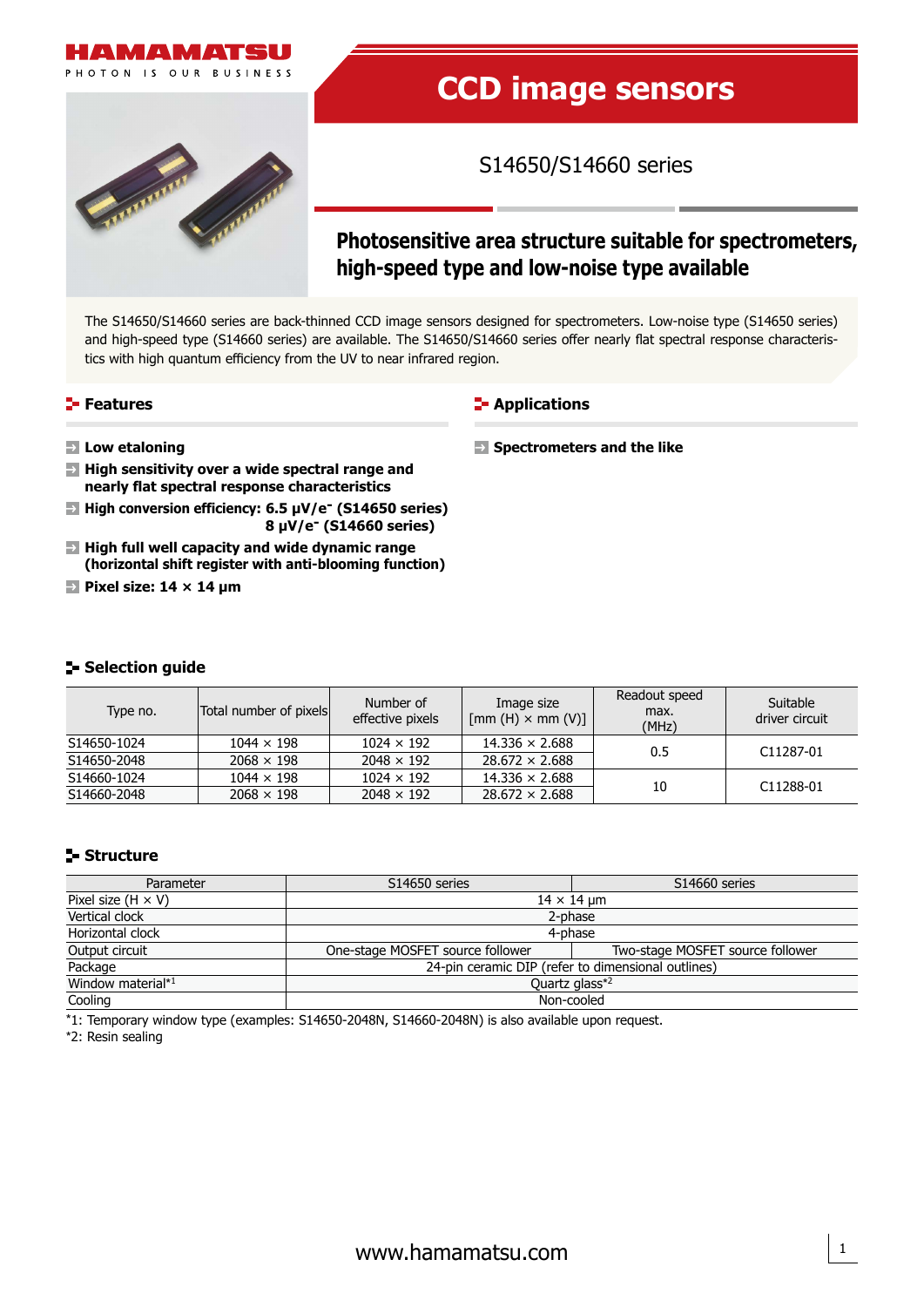#### **Absolute maximum ratings (Ta=25 °C)**

| Parameter                               | Symbol                   | Min.                                                   | Typ.                     | Max.  | <b>Unit</b> |
|-----------------------------------------|--------------------------|--------------------------------------------------------|--------------------------|-------|-------------|
| Operating temperature*3                 | Topr                     | -50                                                    |                          | $+50$ | °C          |
| Storage temperature                     | Tstg                     | -50                                                    | $\overline{\phantom{0}}$ | $+70$ | °C          |
| Output transistor S14650 series         | <b>VOD</b>               | $-0.5$                                                 |                          | $+30$ | v           |
| drain voltage<br>S14660 series          |                          | $-0.5$                                                 | $\overline{\phantom{a}}$ | $+25$ |             |
| Reset drain voltage                     | <b>VRD</b>               | $-0.5$                                                 |                          | $+18$ | V           |
| Output amplifier return voltage         | Vret                     | $-0.5$                                                 |                          | $+18$ | v           |
| Overflow drain voltage                  | VOFD                     | $-0.5$                                                 |                          | $+18$ | V           |
| Vertical input source voltage           | <b>VISV</b>              | $-0.5$                                                 |                          | $+18$ | ٧           |
| Horizontal input source voltage         | <b>VISH</b>              | $-0.5$                                                 | $\overline{a}$           | $+18$ | V           |
| Overflow gate voltage                   | <b>VOFG</b>              | $-10$                                                  |                          | $+15$ | ٧           |
| Vertical input gate voltage             | <b>VIGV</b>              | $-10$                                                  |                          | $+15$ | V           |
| Horizontal input gate voltage           | Vigh                     | $-10$                                                  |                          | $+15$ | v           |
| Summing gate voltage                    | <b>V<sub>SG</sub></b>    | $-10$                                                  | ۰                        | $+15$ | V           |
| Output gate voltage                     | <b>Vog</b>               | $-10$                                                  | $\overline{\phantom{0}}$ | $+15$ | v           |
| Reset gate voltage                      | <b>VRG</b>               | $-10$                                                  |                          | $+15$ | v           |
| Transfer gate voltage                   | <b>V<sub>TG</sub></b>    | $-10$                                                  |                          | $+15$ | V           |
| Vertical shift register clock voltage   | VP1V, VP2V               | $-10$                                                  |                          | $+15$ | $\vee$      |
| Horizontal shift register clock voltage | VP1H, VP2H<br>VP3H, VP4H | $-10$                                                  |                          | $+15$ | v           |
| Soldering conditions*4<br>Tsol          |                          | 260 °C, within 5 s, at least 2 mm away from lead roots |                          |       |             |

\*3: Package temperature

\*4: Use a soldering iron.

Note: Exceeding the absolute maximum ratings even momentarily may cause a drop in product quality. Always be sure to use the product within the absolute maximum ratings.

|                                         |                                   |      |                                     | S14650 series |            | S14660 series | <b>Unit</b>    |                       |                          |              |  |
|-----------------------------------------|-----------------------------------|------|-------------------------------------|---------------|------------|---------------|----------------|-----------------------|--------------------------|--------------|--|
|                                         | Parameter                         |      | Symbol                              | Min.          | Typ.       | Max.          | Min.           | Typ.                  | Max.                     |              |  |
|                                         | Output transistor drain voltage   |      | VOD                                 | 23            | 24         | 25            | 12             | 15                    | 18                       | $\vee$       |  |
| Reset drain voltage                     |                                   |      | <b>VRD</b>                          | 11            | 12         | 13            | 14             | 15                    | 16                       | $\vee$       |  |
| Overflow drain voltage                  |                                   |      | <b>VOFD</b>                         | 11            | 12         | 13            | 11             | 12                    | 13                       | $\vee$       |  |
| Overflow gate voltage                   |                                   |      | <b>VOFG</b>                         | 0             | 12         | 13            | 0              | 13                    | 14                       | v            |  |
| Output gate voltage                     |                                   |      | <b>VOG</b>                          | 4             | 5          | 6             | 4              | 5                     | 6                        | $\vee$       |  |
| Substrate voltage                       |                                   |      | <b>VSS</b>                          |               | 0          |               | $\blacksquare$ | $\mathbf{0}$          |                          | $\vee$       |  |
|                                         | Output amplifier return voltage*5 |      | Vret                                |               |            |               | $\blacksquare$ |                       | 2                        | $\vee$       |  |
|                                         | Input source                      |      | VISV, VISH                          |               | <b>VRD</b> | ٠             | $\blacksquare$ | <b>V<sub>RD</sub></b> |                          |              |  |
| Test point                              | Vertical input gate               |      | <b>VIGV</b>                         | $-9$          | -8         |               | -9             | -8                    | $\overline{\phantom{0}}$ | v            |  |
| Horizontal input gate                   |                                   |      | <b>VIGH</b>                         | $-9$          | -8         |               | -9             | $-8$                  | ٠                        |              |  |
| Vertical shift register clock voltage   |                                   | High | VP1VH, VP2VH                        | 4             | 6          | 8             | 4              | 6                     | 8                        | v            |  |
|                                         |                                   | Low  | VP1VL, VP2VL                        | $-9$          | -8         | $-7$          | -9             | $-8$                  | $-7$                     |              |  |
| Horizontal shift register clock voltage |                                   | High | VP1HH, VP2HH<br><b>VP3HH, VP4HH</b> | 4             | 6          | 8             | 4              | 6                     | 8                        | v            |  |
|                                         |                                   | Low  | VP1HL, VP2HL<br>VP3HL, VP4HL        | $-6$          | $-5$       | $-4$          | -6             | $-5$                  | $-4$                     |              |  |
|                                         |                                   | High | <b>VSGH</b>                         | 4             | 6          | 8             | 4              | 6                     | 8                        | $\mathsf{V}$ |  |
| Summing gate voltage                    |                                   | Low  | <b>VSGL</b>                         | -6            | $-5$       | $-4$          | -6             | $-5$                  | $-4$                     |              |  |
| Reset gate voltage                      |                                   | High | <b>VRGH</b>                         | 4             | 6          | 8             | 4              | 6                     | 8                        | $\mathsf{V}$ |  |
|                                         |                                   | Low  | <b>VRGL</b>                         | $-6$          | $-5$       | $-4$          | $-6$           | $-5$                  | $-4$                     |              |  |
|                                         |                                   | High | Vtgh                                | 4             | 6          | 8             | 4              | 6                     | 8                        | $\mathsf{V}$ |  |
| Transfer gate voltage                   |                                   | Low  | <b>VTGL</b>                         | -9            | -8         | $-7$          | -9             | -8                    | $-7$                     |              |  |
|                                         | External load resistance          |      | <b>RL</b>                           | 90            | 100        | 110           | 2.0            | 2.2                   | 2.4                      | kΩ           |  |

## **Operating conditions (MPP mode, Ta=25 °C)**

\*5: Output amplifier return voltage is a positive voltage with respect to substrate voltage, but the current flows out from the sensor.

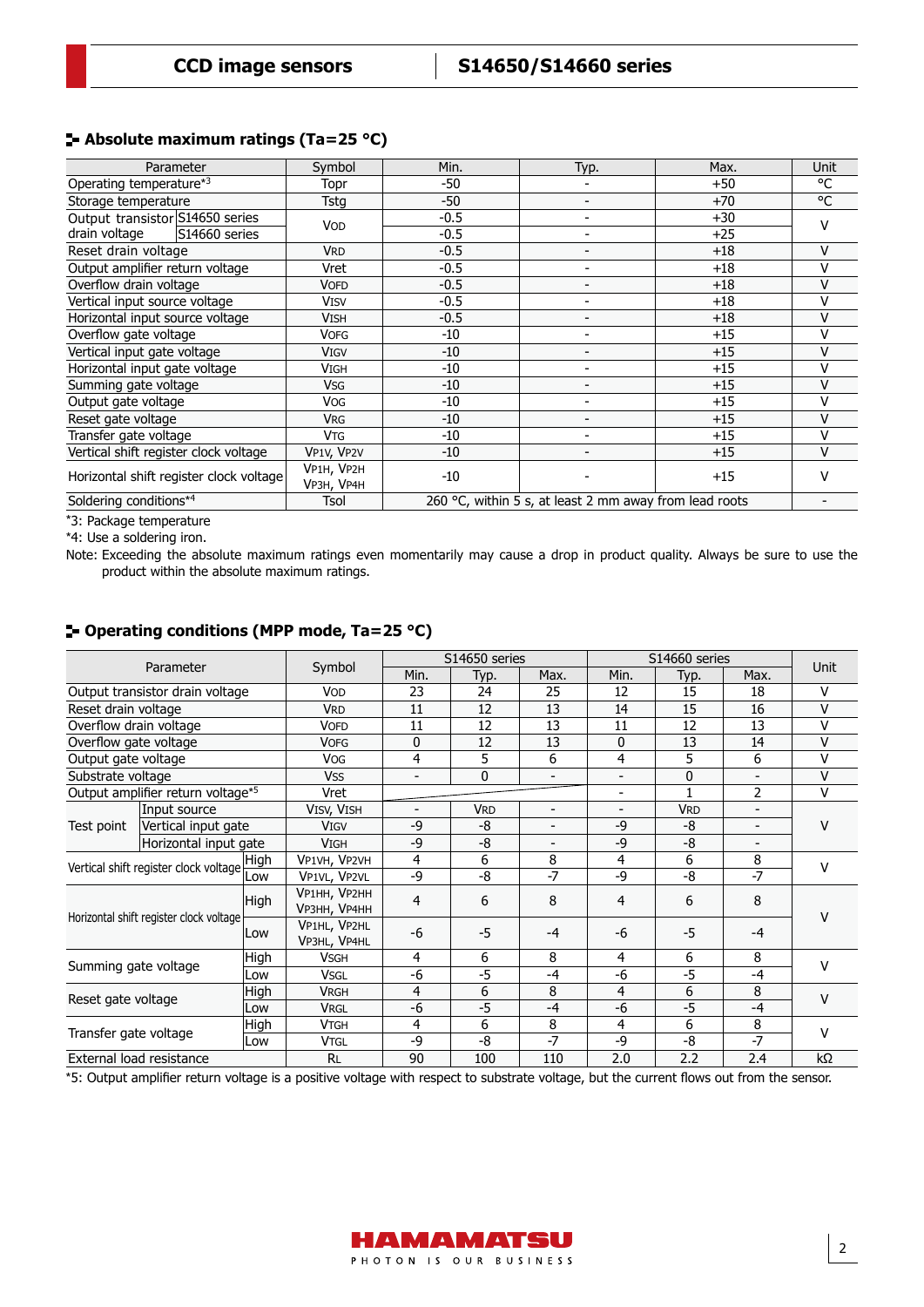#### **Electrical characteristics [Ta=25 °C, operating conditions: Typ. value (P.2)]**

|                                          |         |                       |         | S14650 series |      | S14660 series            |         |      |            |
|------------------------------------------|---------|-----------------------|---------|---------------|------|--------------------------|---------|------|------------|
| Parameter                                |         | Symbol                | Min.    | Typ.          | Max. | Min.                     | Typ.    | Max. | Unit       |
| Output signal frequency*6                |         | fc                    |         | 0.25          | 0.5  |                          | 5       | 10   | <b>MHz</b> |
| Vertical shift register                  | $-1024$ |                       |         | 1800          |      |                          | 1800    |      |            |
| capacitance                              | $-2048$ | CP1V, CP2V            |         | 3600          |      | $\overline{\phantom{0}}$ | 3600    |      | pF         |
| Horizontal shift register                | $-1024$ | CP1H, CP2H            |         | 80            |      |                          | 80      |      |            |
| capacitance                              | $-2048$ | CP3H, CP4H            |         | 160           |      |                          | 160     |      | pF         |
| Summing gate capacitance                 |         | Csg                   |         | 10            |      |                          | 10      |      | pF         |
| Reset gate capacitance                   |         | <b>CRG</b>            |         | 10            |      |                          | 10      |      | рF         |
|                                          | $-1024$ | <b>C<sub>TG</sub></b> |         | 30            |      |                          | 30      |      |            |
| Transfer gate capacitance                | $-2048$ |                       |         | 60            |      |                          | 60      |      | pF         |
| Charge transfer efficiency <sup>*7</sup> |         | <b>CTE</b>            | 0.99995 | 0.99999       |      | 0.99995                  | 0.99999 |      |            |
| DC output level* <sup>6</sup>            |         | Vout                  | 17      | 18            | 19   |                          | 8       | 9    | v          |
| Output impedance*6                       |         | Zo                    |         | 10            |      |                          | 0.3     |      | kΩ         |
| Power consumption*6 *8                   |         | P                     |         | 4             |      |                          | 75      |      | mW         |

\*6: The values depend on the load resistance (S14650 series: VOD=24 V, RL=100 kΩ, S14660 series: VOD=15 V, RL=2.2 kΩ)

\*7: Charge transfer efficiency per pixel, measured at half of the full well capacity

\*8: Power consumption of the on-chip amp plus load resistance

#### **E** Electrical and optical characteristics [Ta=25 °C, operating conditions: Typ. value (P.2), unless otherwise noted]

| Parameter                      |              | Symbol      |                          | S14650 series  |      | S14660 series  | <b>Unit</b>    |                          |                         |  |
|--------------------------------|--------------|-------------|--------------------------|----------------|------|----------------|----------------|--------------------------|-------------------------|--|
|                                |              |             | Min.                     | Typ.           | Max. | Min.           | Typ.           | Max.                     |                         |  |
| Saturation output voltage      |              | Vsat        | $\overline{\phantom{a}}$ | $Fw \times CE$ |      |                | $Fw \times CE$ |                          | v                       |  |
|                                | Vertical     | Fw          | 50                       | 60             |      | 50             | 60             |                          | ke <sup>-</sup>         |  |
| Full well capacity             | Horizontal   |             | 250                      | 300            |      | 150            | 200            |                          |                         |  |
| Conversion efficiency*9        |              | CE          | 5.5                      | 6.5            | 7.5  |                | 8              | q                        | $\mu$ V/e-              |  |
| Dark current*10                |              | <b>DS</b>   | $\overline{\phantom{0}}$ | 50             | 500  | $\blacksquare$ | 50             | 500                      | e <sup>-</sup> /pixel/s |  |
| Readout noise*11               |              | Nread       |                          | 6              | 15   |                | 30             | 45                       | $e-$ rms                |  |
| Dynamic range*12               | Line binning | Drange      | 41700                    | 50000          |      | 5000           | 6660           |                          |                         |  |
| Spectral response range        |              |             |                          | 200 to 1100    |      | $\blacksquare$ | 200 to 1100    | $\overline{\phantom{0}}$ | nm                      |  |
| Photoresponse nonuniformity*13 |              | <b>PRNU</b> |                          | ±3             | ±10  |                | ±3             | ±10                      | $\%$                    |  |

\*9: The values depend on the load resistance (S14650 series: VOD=24 V, RL=100 kΩ, S14660 series: VOD=15 V, RL=2.2 kΩ)

\*10: Dark current nearly doubles for every 5 to 7 °C increase in temperature.

\*11: S14650 series (temperature: -40 °C): fc=20 kHz, S14660 series (temperature: 25 °C): fc= 5 MHz

\*12: Dynamic range = saturation charge/readout noise

\*13: Measured at half the saturation output using an LED light (peak emission wavelength: 660 nm)

Photoresponse nonuniformity =  $\frac{\text{Fixed pattern noise (peak to peak)}}{\text{Signal}} \times 100 \text{ [%]}$ 

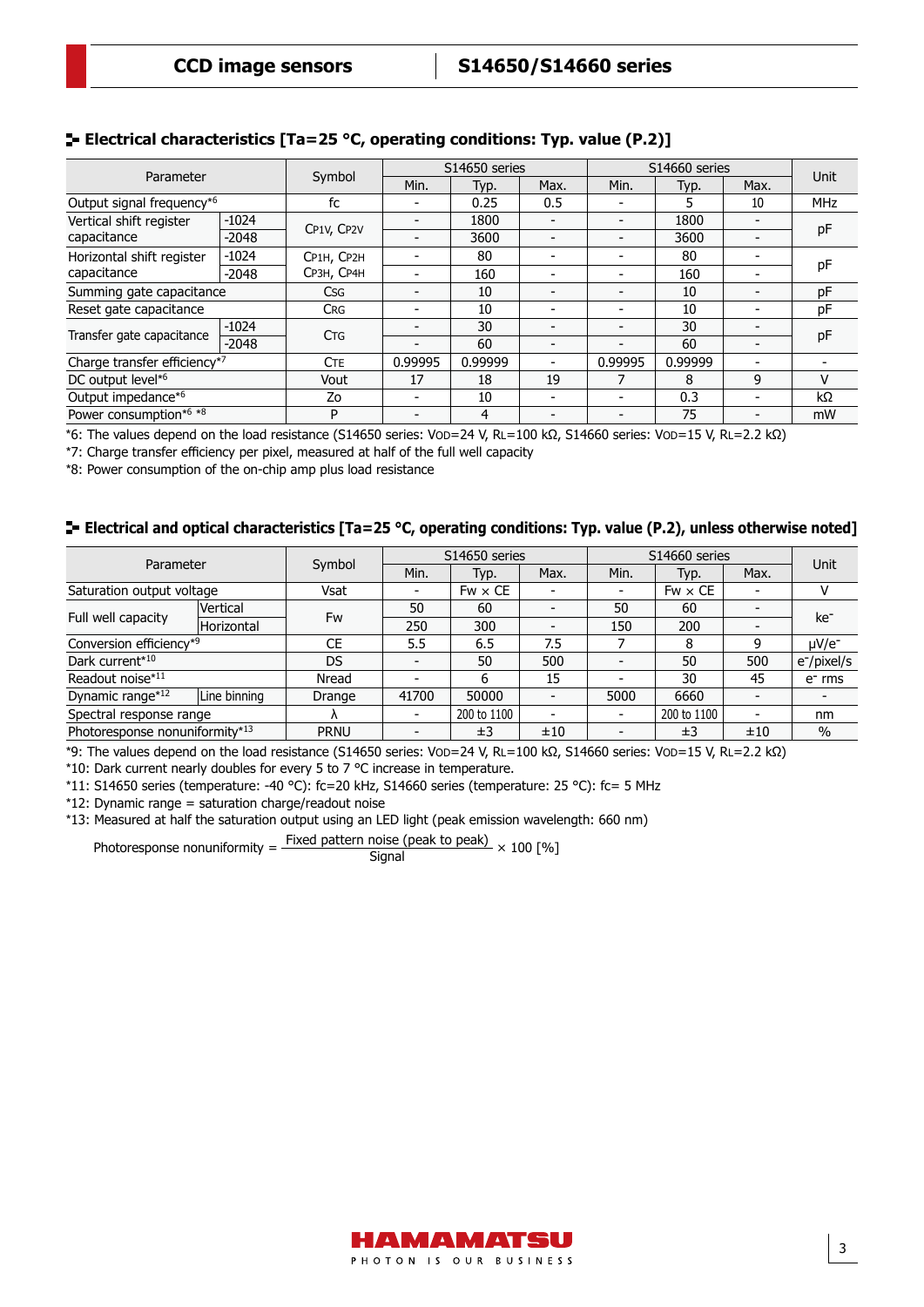

#### **Spectral response (without window)**\***<sup>14</sup>**



## **Spectral transmittance characteristics of window material**





#### **E** Dark current vs. temperature



KMPDB0304EB

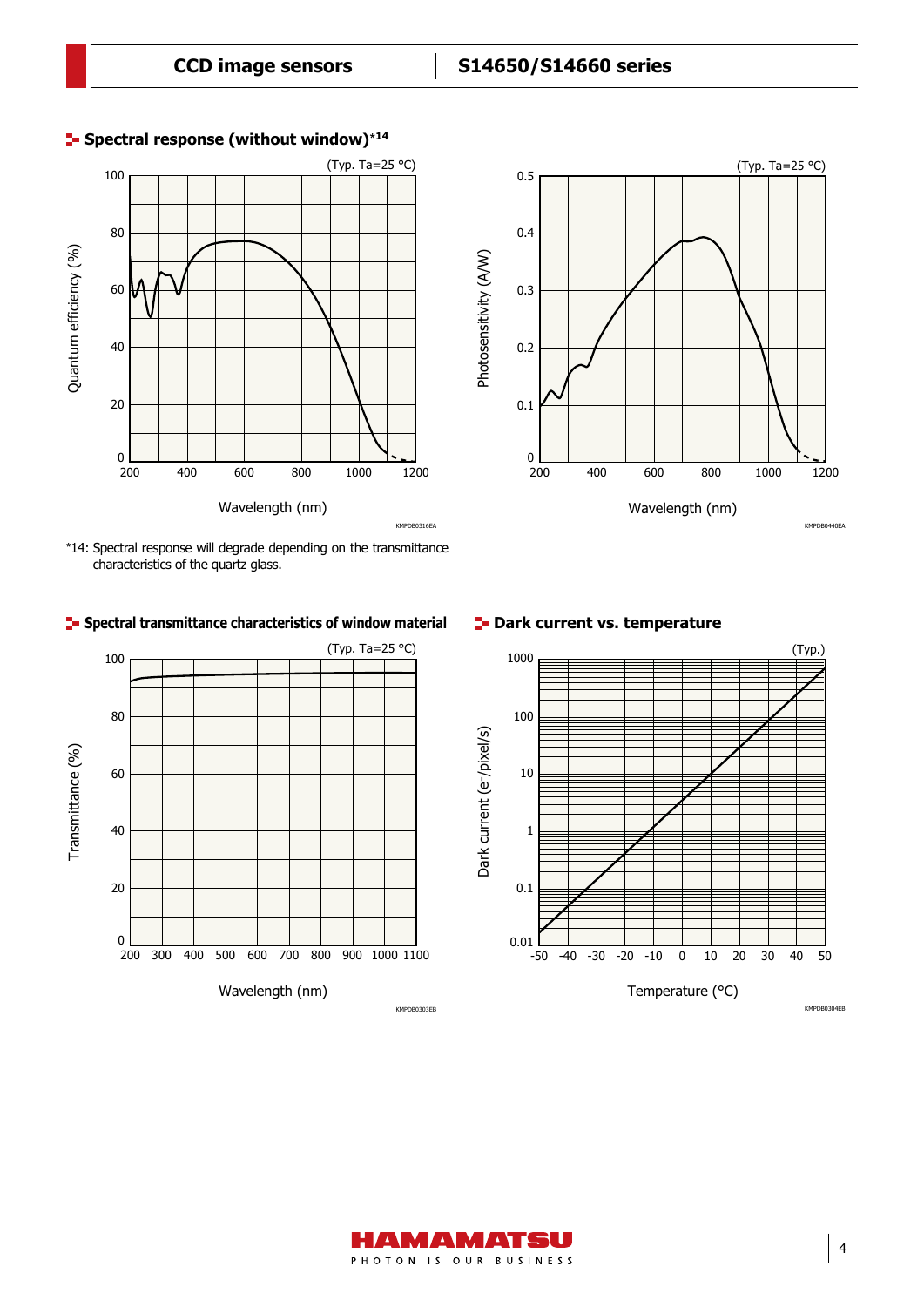#### **Device structure (schematic of CCD chip as viewed from top of dimensional outline)**



Note: When viewed from the light input side, the horizontal shift register is covered by the thick area of the silicon (insensitive area), but long-wavelength light may pass through the insensitive silicon area. This light may be received by the horizontal shift register. Take measures such as shielding the light.



Note: When viewed from the light input side, the horizontal shift register is covered by the thick area of the silicon (insensitive area), but long-wavelength light may pass through the insensitive silicon area. This light may be received by the horizontal shift register. Take measures such as shielding the light.



5 KMPDC0607EA

KMPDC0698EA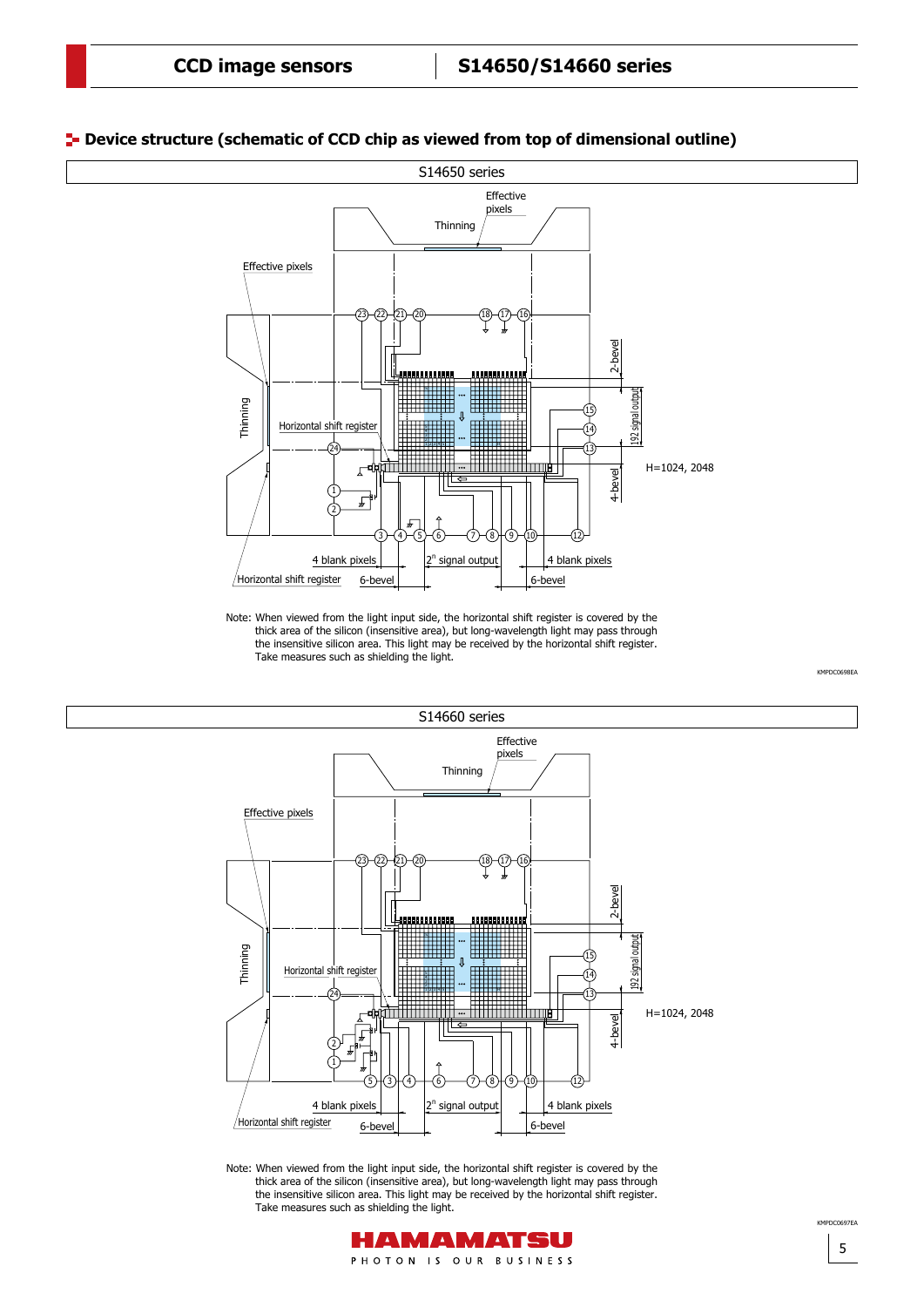## **Timing chart (line binning)**



KMPDC0682EA

| Parameter |                                    |                          | S14650 series |                |                          | S14660-1024 |                          |                          | S14660-2048 |                          |                          | <b>Unit</b>   |
|-----------|------------------------------------|--------------------------|---------------|----------------|--------------------------|-------------|--------------------------|--------------------------|-------------|--------------------------|--------------------------|---------------|
|           |                                    | Symbol                   | Min.          | Typ.           | Max.                     | Min.        | Typ.                     | Max.                     | Min.        | Typ.                     | Max.                     |               |
| P1V, P2V, | Pulse width* <sup>15</sup>         | Tpwv                     | 6             | 16             | -                        |             | 8                        | $\overline{\phantom{0}}$ | 2           | 16                       | $\overline{\phantom{0}}$ | μs            |
| TG        | Rise and fall times* <sup>15</sup> | Tprv, Tpfv               | 20            | -              | -                        | 20          | $\overline{\phantom{0}}$ | $\overline{\phantom{a}}$ | 20          |                          | $\overline{\phantom{a}}$ | ns            |
|           | Pulse width* <sup>15</sup>         | Tpwh                     | 1000          | 2000           | $\overline{\phantom{0}}$ | 50          | 100                      | $\overline{\phantom{a}}$ | 50          | 100                      | $\overline{\phantom{a}}$ | ns            |
| P1H, P2H, | Rise and fall times* <sup>15</sup> | Tprh, Tpfh               | 10            | -              | $\overline{\phantom{0}}$ | 10          | $\overline{\phantom{a}}$ | $\overline{\phantom{a}}$ | 10          | $\overline{\phantom{0}}$ | $\overline{\phantom{a}}$ | ns            |
| P3H, P4H  | Pulse overlap time                 | Tovrh                    | 500           | 1000           | $\overline{\phantom{0}}$ | 25          | 50                       | $\overline{\phantom{a}}$ | 25          | 50                       | $\overline{\phantom{0}}$ | ns            |
|           | Duty ratio*15                      | $\overline{\phantom{0}}$ | 40            | 50             | 60                       | 40          | 50                       | 60                       | 40          | 50                       | 60                       | $\frac{0}{0}$ |
|           | Pulse width*15                     | <b>Tpws</b>              | 1000          | 2000           | -                        | 50          | 100                      | $\overline{\phantom{a}}$ | 50          | 100                      | $\overline{\phantom{a}}$ | ns            |
| SG        | Rise and fall times* <sup>15</sup> | Tprs, Tpfs               | 10            | $\blacksquare$ | -                        | 10          | $\overline{\phantom{a}}$ | $\overline{\phantom{a}}$ | 10          | -                        | $\blacksquare$           | ns            |
|           | Pulse overlap time                 | Tovrh                    | 500           | 1000           | -                        | 25          | 50                       | $\overline{\phantom{a}}$ | 25          | 50                       | $\overline{\phantom{a}}$ | ns            |
|           | Duty ratio*15                      | $\overline{\phantom{0}}$ | 40            | 50             | 60                       | 40          | 50                       | 60                       | 40          | 50                       | 60                       | $\frac{0}{0}$ |
| <b>RG</b> | Pulse width                        | Tpwr                     | 100           | 1000           | $\overline{\phantom{0}}$ | 5           | 15                       | $\overline{\phantom{a}}$ | 5           | 15                       | $\overline{\phantom{a}}$ | ns            |
|           | Rise and fall times                | Tprr, Tpfr               | 5             | $\blacksquare$ | $\overline{\phantom{0}}$ | 5           | $\overline{\phantom{a}}$ | $\overline{\phantom{a}}$ | 5           | $\overline{\phantom{0}}$ | $\overline{\phantom{a}}$ | ns            |
| TG - P1H  | Overlap time                       | Tovr                     |               | 2              | -                        |             | 2                        | $\overline{\phantom{a}}$ |             | 2                        | $\overline{\phantom{0}}$ | μs            |

\*15: Symmetrical clock pulses should be overlapped at 50% of maximum pulse amplitude.

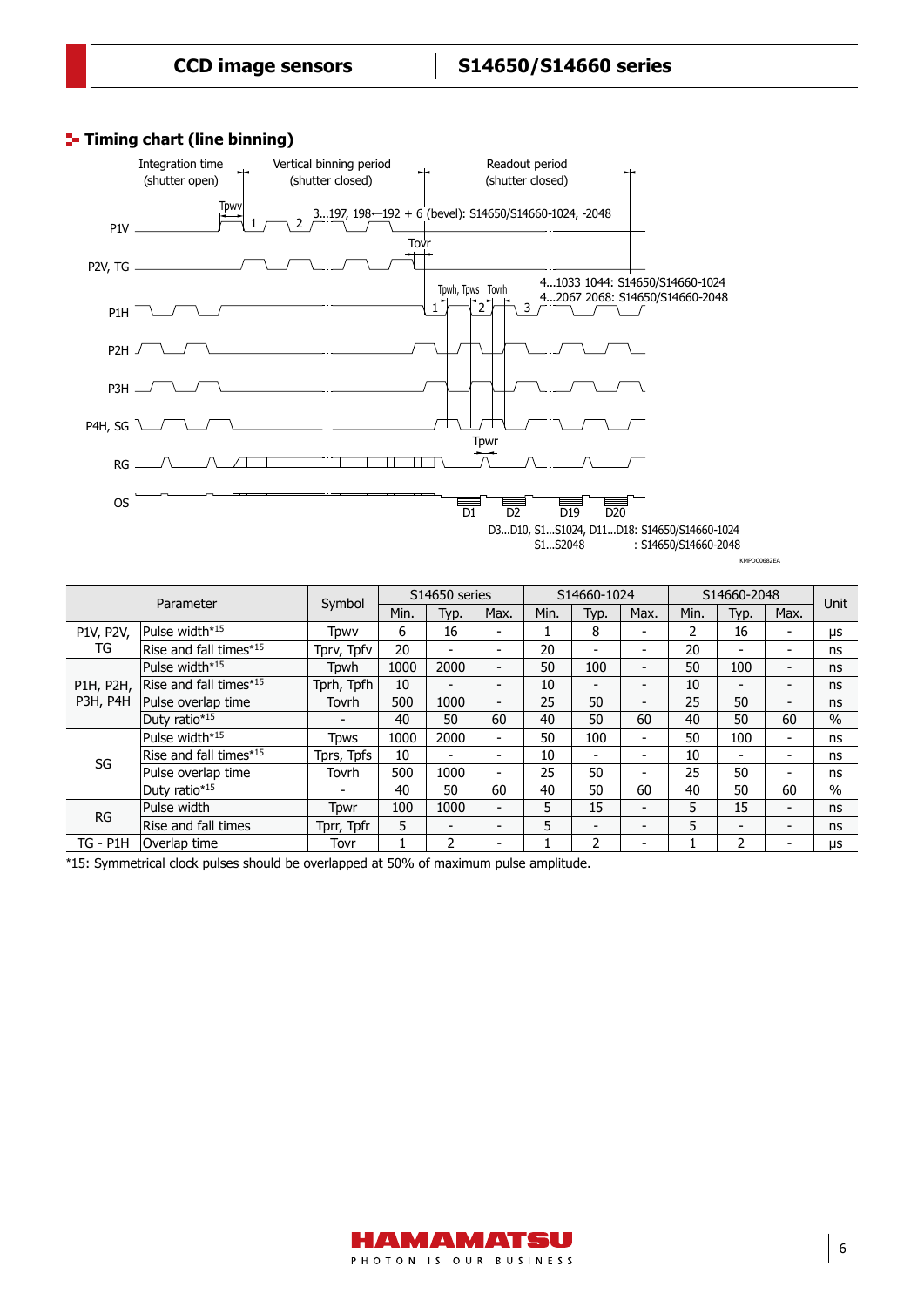## **<sup>1</sup>** Dimensional outline (unit: mm)



 $*$  Glass thickness (refractive index  $\dot{=}$  1.5) Weight: 3.8 g typ.

KMPDA0589EA

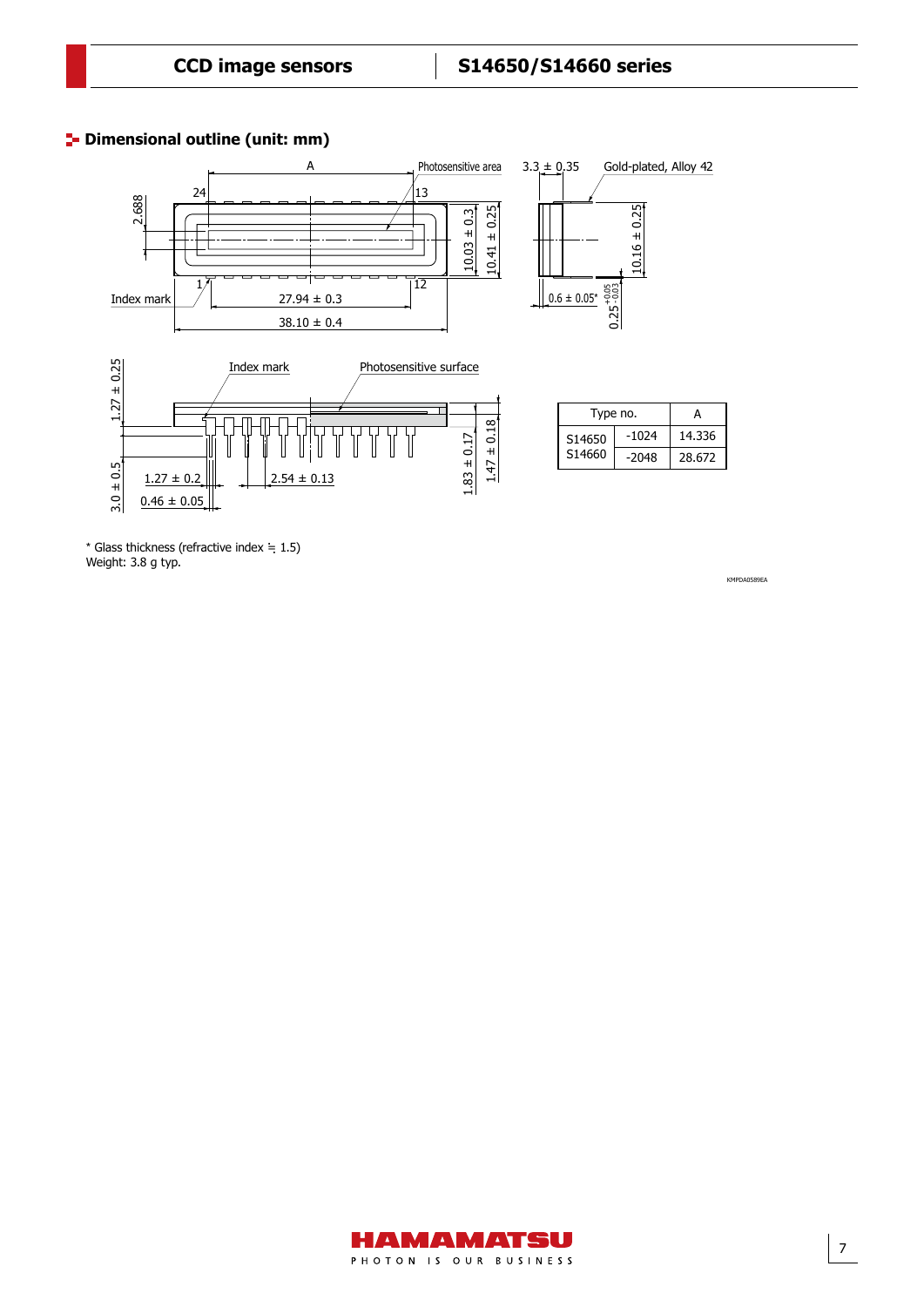## **Pin connections**

| S14650 series  |                          |                                      |                             |  |  |  |  |
|----------------|--------------------------|--------------------------------------|-----------------------------|--|--|--|--|
|                |                          |                                      |                             |  |  |  |  |
| Pin no.        | Symbol                   | <b>Function</b>                      | Remark (standard operation) |  |  |  |  |
|                | <b>OS</b>                | Output transistor source             | $R = 100 k\Omega$           |  |  |  |  |
| 2              | <b>OD</b>                | Output transistor drain              | $+24V$                      |  |  |  |  |
| 3              | OG                       | Output gate                          | $+5V$                       |  |  |  |  |
| 4              | SG                       | Summing gate                         | Same timing as P4H          |  |  |  |  |
| $\overline{5}$ | SS                       | Substrate                            | <b>GND</b>                  |  |  |  |  |
| 6              | <b>RD</b>                | Reset drain                          | $+12V$                      |  |  |  |  |
| $\overline{7}$ | P <sub>4</sub> H         | CCD horizontal register clock-4      |                             |  |  |  |  |
| 8              | P <sub>3</sub> H         | CCD horizontal register clock-3      |                             |  |  |  |  |
| 9              | P <sub>2</sub> H         | CCD horizontal register clock-2      |                             |  |  |  |  |
| 10             | P1H                      | CCD horizontal register clock-1      |                             |  |  |  |  |
| 11             |                          |                                      |                             |  |  |  |  |
| 12             | <b>IGH</b>               | Test point (horizontal input gate)   | $-8V$                       |  |  |  |  |
| 13             | <b>OFG</b>               | Overflow gate                        | $+12V$                      |  |  |  |  |
| 14             | <b>OFD</b>               | Overflow drain                       | $+12V$                      |  |  |  |  |
| 15             | <b>ISH</b>               | Test point (horizontal input source) | Connect to RD               |  |  |  |  |
| 16             | <b>ISV</b>               | Test point (vertical input source)   | Connect to RD               |  |  |  |  |
| 17             | SS                       | Substrate                            | <b>GND</b>                  |  |  |  |  |
| 18             | <b>RD</b>                | Reset drain                          | $+12V$                      |  |  |  |  |
| 19             | $\overline{\phantom{a}}$ |                                      |                             |  |  |  |  |
| 20             | <b>IGV</b>               | Test point (vertical input gate)     | $-8V$                       |  |  |  |  |
| 21             | P <sub>2V</sub>          | CCD vertical register clock-2        |                             |  |  |  |  |
| 22             | P <sub>1</sub> V         | CCD vertical register clock-1        |                             |  |  |  |  |
| 23             | TG                       | Transfer gate                        | Same timing as P2V          |  |  |  |  |
| 24             | RG                       | Reset gate                           |                             |  |  |  |  |

| S14660 series  |                          |                                      |                             |  |  |  |  |
|----------------|--------------------------|--------------------------------------|-----------------------------|--|--|--|--|
|                |                          |                                      |                             |  |  |  |  |
| Pin no.        | Symbol                   | <b>Function</b>                      | Remark (standard operation) |  |  |  |  |
| 1              | <b>OS</b>                | Output transistor source             | $RL = 2.2 k\Omega$          |  |  |  |  |
| $\overline{2}$ | OD                       | Output transistor drain              | $+15V$                      |  |  |  |  |
| 3              | OG                       | Output gate                          | $+5V$                       |  |  |  |  |
| 4              | SG                       | Summing gate                         | Same timing as P4H          |  |  |  |  |
| 5              | Vret                     | Amplifier output feedback            | $+1V$                       |  |  |  |  |
| 6              | <b>RD</b>                | Reset drain                          | $+15V$                      |  |  |  |  |
| 7              | P <sub>4</sub> H         | CCD horizontal register clock-4      |                             |  |  |  |  |
| 8              | P <sub>3</sub> H         | CCD horizontal register clock-3      |                             |  |  |  |  |
| 9              | P <sub>2</sub> H         | CCD horizontal register clock-2      |                             |  |  |  |  |
| 10             | P <sub>1</sub> H         | CCD horizontal register clock-1      |                             |  |  |  |  |
| 11             | $\overline{\phantom{a}}$ |                                      |                             |  |  |  |  |
| 12             | <b>IGH</b>               | Test point (horizontal input gate)   | -8 V                        |  |  |  |  |
| 13             | <b>OFG</b>               | Overflow gate                        | $+13V$                      |  |  |  |  |
| 14             | <b>OFD</b>               | Overflow drain                       | $+12V$                      |  |  |  |  |
| 15             | <b>ISH</b>               | Test point (horizontal input source) | Connect to RD               |  |  |  |  |
| 16             | <b>ISV</b>               | Test point (vertical input source)   | Connect to RD               |  |  |  |  |
| 17             | SS                       | Substrate                            | <b>GND</b>                  |  |  |  |  |
| 18             | <b>RD</b>                | Reset drain                          | $+15V$                      |  |  |  |  |
| 19             | $\blacksquare$           |                                      |                             |  |  |  |  |
| 20             | IGV                      | Test point (vertical input gate)     | -8 V                        |  |  |  |  |
| 21             | P <sub>2V</sub>          | CCD vertical register clock-2        |                             |  |  |  |  |
| 22             | P <sub>1</sub> V         | CCD vertical register clock-1        |                             |  |  |  |  |
| 23             | TG                       | Transfer gate                        | Same timing as P2V          |  |  |  |  |
| 24             | <b>RG</b>                | Reset gate                           |                             |  |  |  |  |

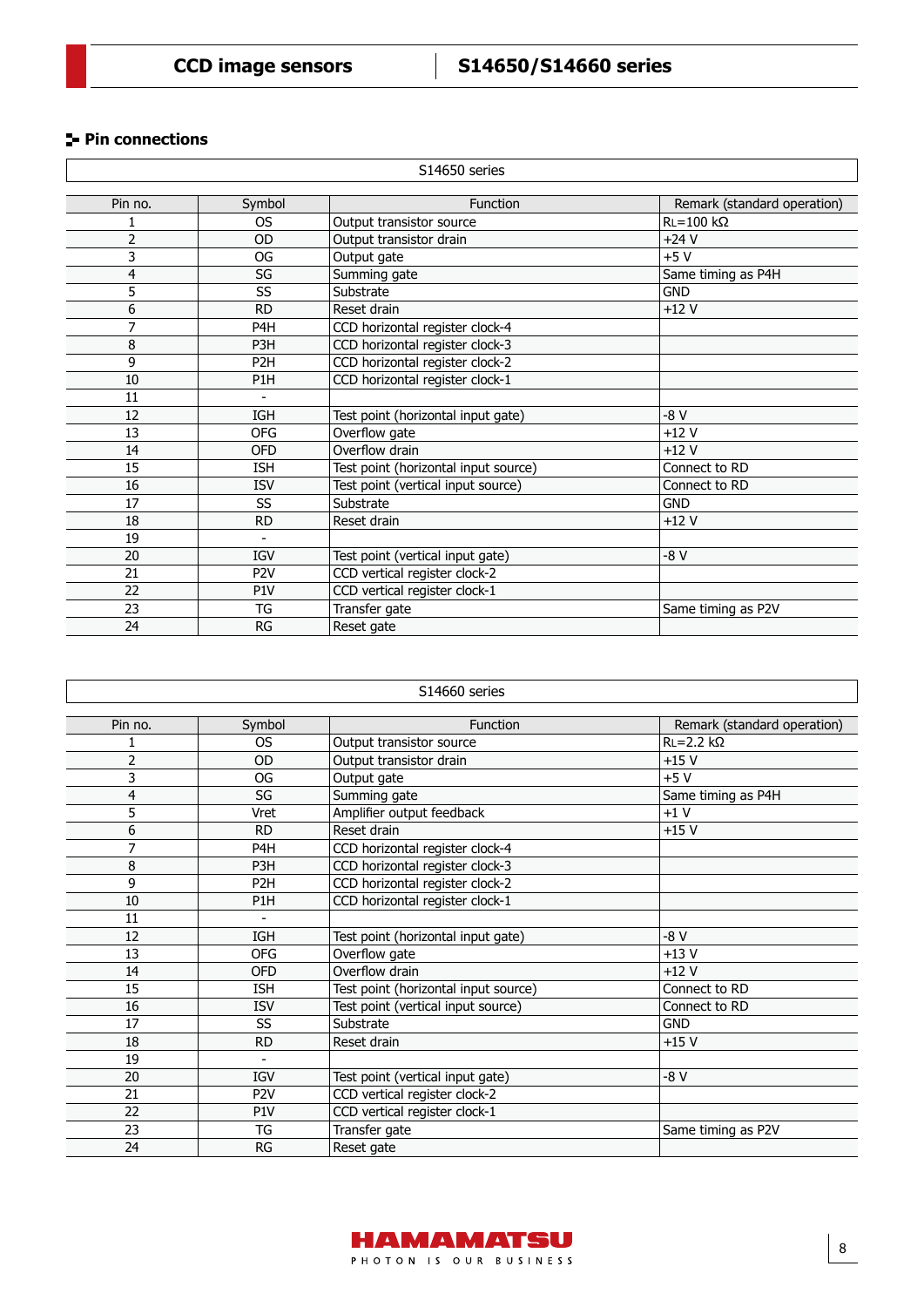Signal



#### **<sup>1</sup>- OS output waveform examples**

#### High-speed signal processing circuit example (using S14660-1024/-2048 and analog front-end IC)



#### **Precautions (electrostatic countermeasures)**

- ∙ Handle these sensors with bare hands or wearing cotton gloves. In addition, wear anti-static clothing or use a wrist band with an earth ring, in order to prevent electrostatic damage due to electrical charges from friction.
- ∙ Do not place the sensor directly on workbenches or floors that may become charged with static electricity.
- ∙ Connect a ground wire to workbenches or floors in order to discharge static electricity.
- ∙ Ground tools, such as tweezers and soldering irons, that are used to handle the sensor.

It is not always necessary to provide all the electrostatic countermeasures stated above. Implement these countermeasures according to the extent of deterioration or damage that may occur.